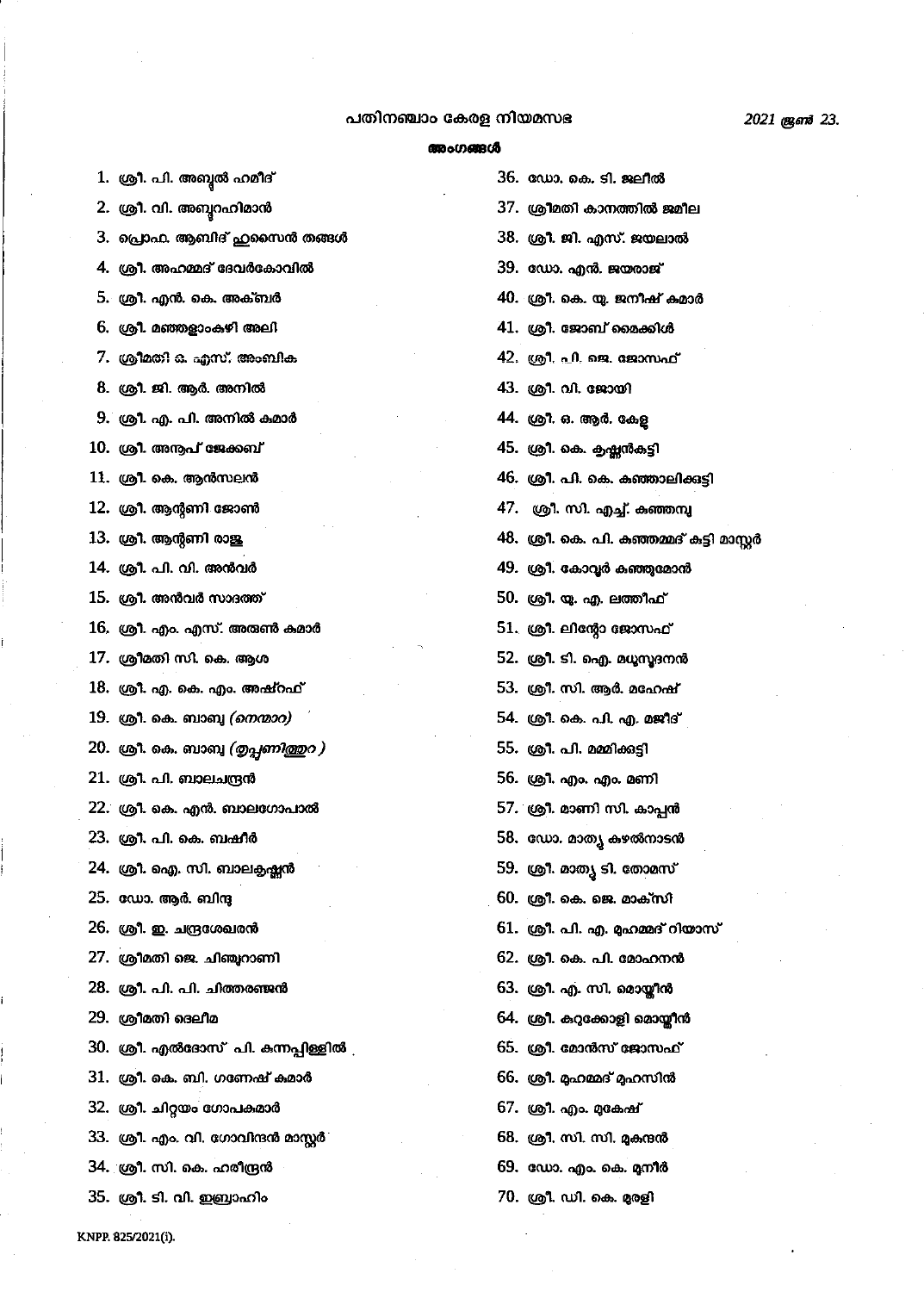| 71. ശ്രീ. മരളി പെരുനെല്ലി         | 106.  ശ്രീമതി ശാന്തകമാരി കെ.     |
|-----------------------------------|----------------------------------|
| 72. ശ്രീ. നജീബ് കാന്തപുരം         | 107. ശ്രീ. എ. കെ. ശശീന്ദ്രൻ      |
| 73. ശ്രീ. പി. നന്ദകമാർ            | 108. ശ്രീ. വി. ശശി               |
| 74. ശ്രീ. എൻ. എ. നെല്ലിക്കുന്ന്   | 109. ശ്രീ. വി. ഡി. സതീശൻ         |
| 75. ശ്രീ. എം. നൗഷാദ്              | 110. ശ്രീ. ഐ. ബി. സതീഷ്          |
| 76. ശ്രീ. ഉമ്മൻ ചാണ്ടി            | 111. ശ്രീ. സെബാസ്റ്റ്യൻ കളത്തു   |
| 77. ശ്രീ. എ. പ്രഭാകരൻ             | 112. ശ്രീ. ഷാഫി പറമ്പിൽ          |
| 78. ശ്രീ. പ്രമോദ് നാരായൺ          | 113. ശ്രീമതി കെ. കെ. ശൈലഃ        |
| 79. ശ്രീ. പി. പ്രസാദ്             | 114. ശ്രീ. എ. എൻ. ഷംസീർ          |
| 80. ശ്രീ. വി. കെ. പ്രശാന്ത്       | 115. ശ്രീ. ടി. സിദ്ദിഖ്          |
| 81. ശ്രീ. കെ. ഡി. പ്രസേനൻ         | 116. ശ്രീ. വി. ശിവൻകട്ടി         |
| 82. ശ്രീമതി യു. പ്രതിഭ            | $117.$ ശ്രീ. വാഴ്ചർ സോമൻ         |
| 83. ശ്രീ. കെ. പ്രേംകമാർ           | 118. ശ്രീ. പി. വി. ശ്രീനിജിൻ     |
| 84. ശ്രീ. കെ. രാധാകൃഷ്ണൻ          | 119. ശ്രീ. ജി. സ്റ്റീഫൻ          |
| 85. ശ്രീ. തിരുവഞ്ചൂർ രാധാകൃഷ്ണൻ   | 120. ഡോ. സൂജിത് വിജയൻപി          |
| 86. ശ്രീ. പി. ടി. എ. റഹീം         | 121. ശ്രീ. കെ. വി. സുമേഷ്        |
| 87. ശ്രീ. എ. രാജ                  | 122. ശ്രീ. പി. പി. സുമോദ്        |
| 88. ശ്രീ. എം. രാജഗോപാലൻ           | 123. ശ്രീ. വി. ആർ. സുനിൽ കു      |
| 89. ശ്രീ. കെ. രാജൻ                | 124. ശ്രീ. സണ്ണി ജോസഫ്           |
| 90. ശ്രീ. പി. രാജീവ്              | 125. ശ്രീ. പി. എസ്. സുപാൽ        |
| 91. ശ്രീ. എം. ബി. രാജേഷ്          | 126. ശ്രീ. കടകംപള്ളി സൂരേന്ദ്ര   |
| 92. ശ്രീ. കെ. കെ. രാമചന്ദ്രൻ      | 127. ശ്രീ. ഇ. ടി. ടൈസൺ മാറ്റ     |
| 93. ശ്രീ. രാമചന്ദ്രൻ കടന്നപ്പള്ളി | 128. ശ്രീ. പി. ടി. തോമസ്         |
| 94. ശ്രീ. ടി. പി. രാമകൃഷ്ണൻ       | 129. ശ്രീ. തോമസ് കെ. തോമ്        |
| 95. ശ്രീ. രമേശ് ചെന്നിത്തല        | 130. ஞி. പി. ഉബൈദുള്ള            |
| 96. ശ്രീ. തോട്ടത്തിൽ രവീന്ദ്രൻ    | 131. ശ്രീ. കെ. എൻ. ഉണ്ണിക്കൃഷ്മ  |
| 97. ശ്രീമതി കെ. കെ. രമ            | 132. ശ്രീ. വി. എൻ. വാസവൻ         |
| 98. ശ്രീ. റോജി എം. ജോൺ            | 133. ശ്രീമതി വീണാ ജോർജ്ജ്        |
| 99. ശ്രീ. റോഷി അഗസ്റ്റിൻ          | 134. ശ്രീ. ഇ. കെ. വിജയൻ          |
| 100. ശ്രീ. കെ. എം. സച്ചിൻദേവ്     | 135. ശ്രീ. പിണറായി വിജയൻ         |
| $101.$ ശ്രീ. സജീവ് ജോസഫ്          | 136. ശ്രീ. എം. വിജിൻ             |
| 102. ശ്രീ. സജി ചെറിയാൻ            | 137. ശ്രീ. എം. വിൻസെന്റ്         |
| 103. ശ്രീ. എച്ച്. സലാം            | 138. ശ്രീ. ടി. ജെ. വിനോദ്        |
| 104. ശ്രീ. എൻ. ഷംസുദ്ദീൻ          | 139. ശ്രീ. പി. സി. വിഷ്ണനാഥ്     |
| 105. ശ്രീ. സനീഷ്കമാർ ജോസഫ്        | 140. ശ്രീ. സേവ്യർ ചിറ്റിലപ്പിള്ള |
|                                   |                                  |

| 07. ശ്രീ. എ. കെ. ശശ <mark>ീ</mark> ന്ദ്രൻ          |
|----------------------------------------------------|
| 08. ശ്രീ. വി. ശശി                                  |
| 09. ശ്രീ. വി. ഡി. സതീശൻ                            |
| 10. ശ്രീ. ഐ. ബി. സതീഷ്                             |
| .11. ശ്രീ. സെബാസ്റ്റ്യൻ കളത്തുങ്കൽ                 |
| .12. ശ്രീ. ഷാഫി പറമ്പിൽ                            |
| .13. ശ്രീമതി കെ. കെ. ശൈലജ ടീച്ചർ                   |
| 14. ശ്രീ. എ. എൻ. <mark>ഷ</mark> ംസീർ               |
| 15. ശ്രീ. ടി. സിദ്ദിഖ്                             |
| .16. ശ്രീ. വി. ശിവൻകട്ടി                           |
| .17. ശ്രീ. വാ <mark>ഴ്ചർ സോമൻ</mark>               |
| .18. ശ്രീ. പി. വി. ശ്രീനിജിൻ                       |
| .19. ശ്രീ. ജി. സ്റ്റീഫൻ                            |
| .20. ഡോ. സുജിത് വിജയൻപിള്ള                         |
| 21. ശ്രീ. കെ. വി. സുമേഷ്                           |
| .22. ശ്രീ. പി. പി. സുമോദ്                          |
| .23.  ശ്രീ. വി. ആർ. സുനിൽ കമാർ                     |
| .24. ശ്രീ. സണ്ണി ജോസഫ്                             |
| .25. ശ്രീ. പി. എസ്. സ <mark>ൂപാൽ</mark>            |
| .26. ശ്രീ. കടകംപള്ളി സൂരേന്ദ്രൻ                    |
| .27. ശ്രീ. ഇ. ടി. ടൈസൺ മാസ്റ്റർ                    |
| :28. ശ്രീ. പി. ടി. തോമസ്                           |
| .29. ശ്രീ. തോമസ് കെ. തോ <mark>മസ്</mark>           |
| !30. ശ്രീ. പി. ഉബൈ <u>ദ്ദള്ള</u>                   |
| .<br>31. ശ്രീ. കെ. എൻ. ഉണ്ണിക് <mark>കഷ്</mark> ഷൻ |
| !32. ശ്രീ. വി. എൻ. വാസവൻ                           |
| .33. ശ്രീമതി വീണാ ജോർജ്ജ്                          |
| !34. ശ്രീ. ഇ. കെ. വിജയൻ                            |
| l35. ശ്രീ. പിണറായി വിജയൻ                           |
| l36. ശ്രീ. എം. വിജിൻ                               |
| .<br>137. ശ്രീ. എം. വിൻസെന്റ്                      |
| l38. ശ്രീ. ടി. <mark>ജെ.</mark> വിനോദ്             |
| l39.  ശ്രീ. പി. സി. വിഷ്ണനാഥ്                      |

സേവ്യർ ചിറ്റിലപ്പിള്ളി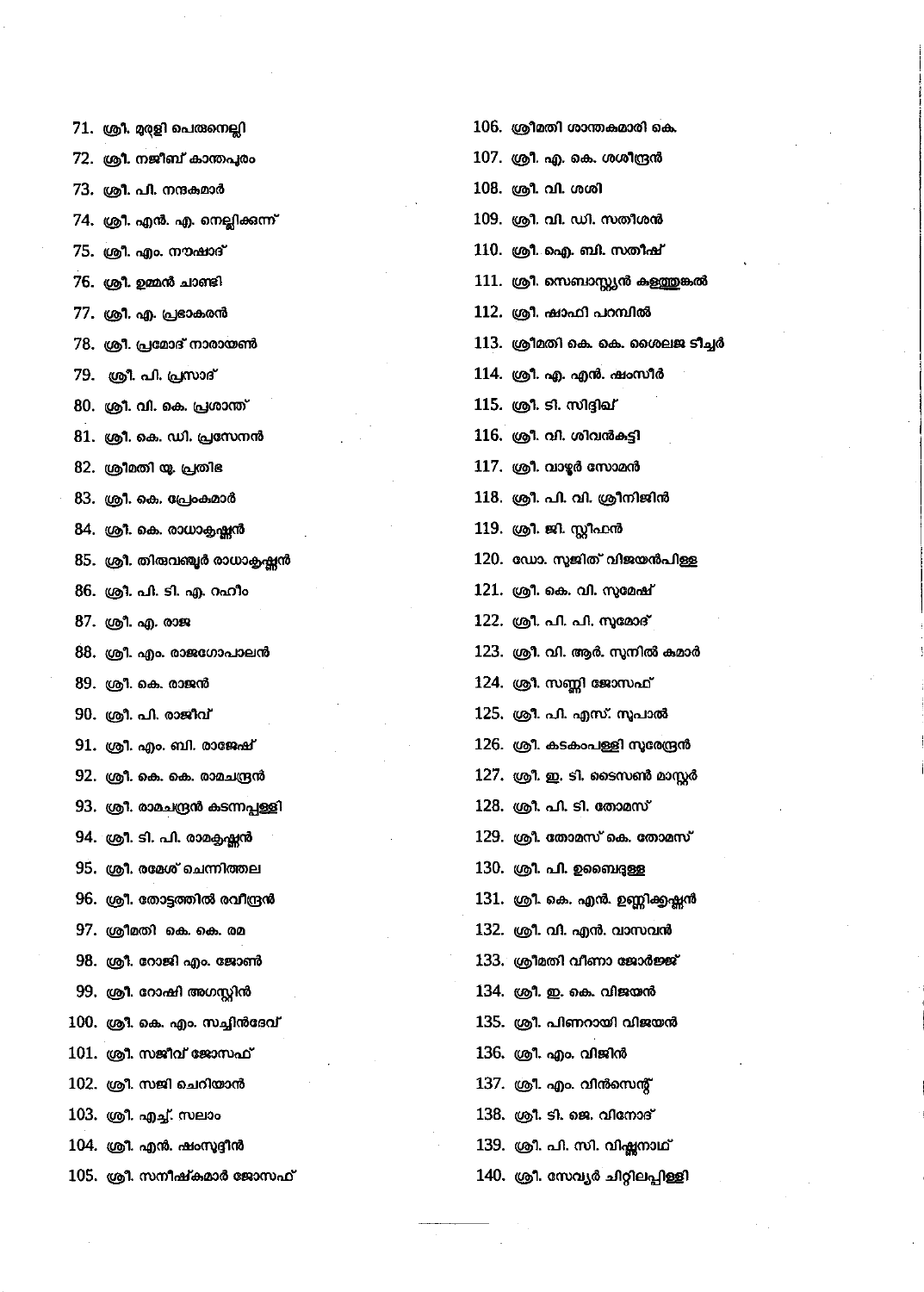## FIFTEENTH KERALA LEGISLATIVE ASSEMBLY

## **List of Members**

| 1.  | Shri P. Abdul Hameed          |     | 36. DR. K.T. Jaleel                   |
|-----|-------------------------------|-----|---------------------------------------|
| 2.  | Shri V. Abdurahiman           |     | 37. Smt. Kanathil Jameela             |
|     | Prof. Abid Hussain Thangal    |     | 38. Shri G. S. Jayalal                |
| 4.  | Shri Ahammad Devarkovil       |     | 39. DR. N. Jayaraj                    |
| 5.  | Shri N. K. Akbar              |     | 40. Shri K. U. Jenish Kumar           |
| 6.  | Shri Manjalamkuzhi Ali        |     | 41. Shri Job Maichil                  |
| 7.  | Smt. O. S. Ambika             |     | 42. Shri P. J. Joseph                 |
| 8.  | Shri G. R. Anil               |     | 43. Shri V. Joy                       |
| 9.  | Shri A. P. Anil Kumar         |     | 44. Shri O. R. Kelu                   |
|     | 10. Shri Anoop Jacob          |     | 45. Shri K. Krishnankutty             |
| 11. | Shri K. Ansalan               |     | 46. Shri P. K. Kunhalikutty           |
|     | 12. Shri Antony John          |     | 47. Shri C. H. Kunhambu               |
| 13. | Shri Antony Raju              |     | 48. Shri K. P. Kunhammed Kutti Master |
|     | 14. Shri P. V. Anvar          |     | 49. Shri Kovoor Kunjumon              |
|     | 15. Shri Anwar Sadath.        | 50. | Shri U.A. Lathif                      |
| 16. | Shri M. S. Arun Kumar         |     | 51. Shri Linto Joseph                 |
| 17. | Smt. C. K. Asha               | 52. | Shri T. I. Madhusoodanan              |
| 18. | Shri A. K. M. Ashraf          | 53. | Shri C. R. Mahesh                     |
| 19. | Shri K. Babu (Nenmara)        |     | 54. Shri K. P. A. Majeed              |
| 20. | Shri K. Babu (Thripoonithura) |     | 55. Shri P. Mammikutty                |
| 21. | Shri P. Balachandran          | 56. | Shri M. M. Mani                       |
|     | 22. Shri K. N. Balagopal      | 57. | Shri Mani C. Kappan                   |
| 23. | Shri P. K. Basheer            |     | 58. DR. Mathew Kuzhalnadan            |
|     | 24. Shri I. C. Balakrishnan   |     | 59. Shri Mathew T. Thomas             |
|     | 25. DR. R. Bindu              |     | 60. Shri K. J. Maxy                   |
| 26. | Shri E. Chandrasekharan       |     | 61. Shri P.A. Mohamed Riyas           |
| 27. | Smt. J. Chinchurani           | 62. | Shri K. P. Mohanan                    |
|     | 28. Shri P. P. Chitharanjan   |     | 63. Shri A. C. Moideen                |
| 29. | Smt. Daleema                  |     | 64. Shri Kurukkoli Moideen            |
| 30. | Shri Eldose P. Kunnappillil   |     | 65. Shri Mons Joseph                  |
| 31. | Shri K. B. Ganesh Kumar       |     | 66. Shri Muhammed Muhassin            |
| 32. | Shri Chittayam Gopakumar      |     | 67. Shri M. Mukesh                    |
| 33. | Shri M. V. Govindan Master    |     | 68. Shri C. C. Mukundhan              |
|     | 34. Shri C. K. Hareendran     |     | 69. Dr. M. K. Muneer                  |
|     | 35. Shri T.V. Ibrahim         |     | 70. Shri D. K. Murali                 |